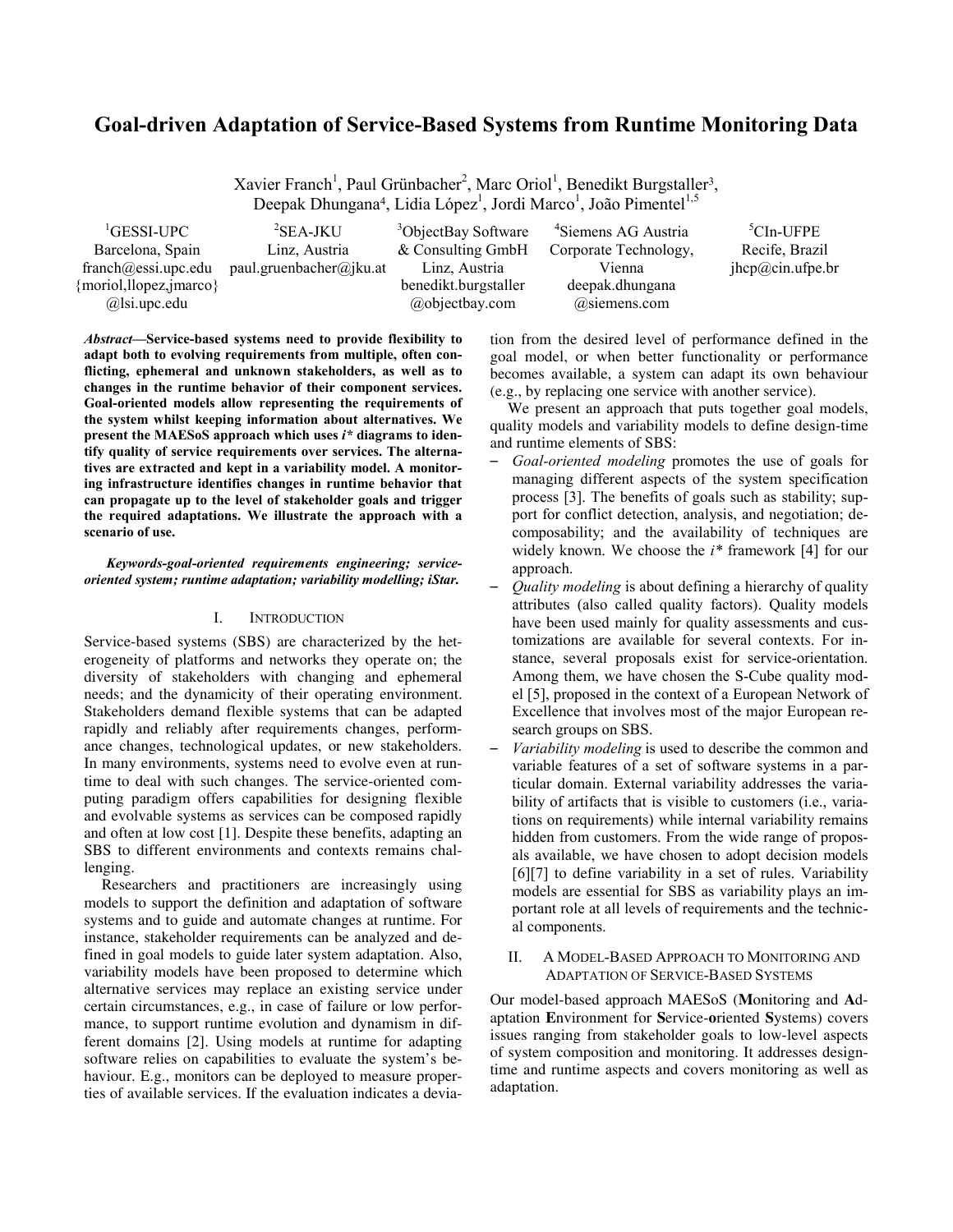## *A. MAESoS at Design-time*

MAESoS defines three layers of requirements, architecture, and deployment that contain key elements of our metamodel (see Figure 1)., Three types of models are used in these layers: *i\** models [4] represent stakeholder goals as well as SBS architectural actors; quality models for services [5] define the measures used to assess the measurable goals; and variability models [6] define the points and rules of adaptation.



Figure 1. The MAESoS 3-layered framework: metamodel.

At the requirements layer, stakeholders' needs are represented as *Goals* that involve actors. Actors at this layer represent both system stakeholders and groups of related functionalities, named *Service Categories*. Goals can also represent system quality characteristics like efficiency, accuracy, etc. which are used for generating conditions over service categories: first, quality characteristics are matched with high-level quality factors of the quality model for services; then, the desired *Metrics* that are part of the decomposition of these factors are chosen and *applied to* the service categories stating the condition to be measured.

At the architecture layer, the goals are mapped to architectural concepts and real world elements. There are two parts:

(i) *Service Definitions* describe those software services whose functionality *realise* service categories (an example is a WSDL interface of a web service). Although there might be variability within services, we focus on the granularity level of whole services because the implementation details of services are rarely available to external developers.

(ii) *Monitor Definitions implement* the different measures that are applied to services in a way that conditions over that measures may be checked. Since the set of measures to be monitored is not large and does not vary much, monitor definitions may be kept in a repository ready to be reused.

Finally, the deployment layer includes *Services* and *Monitors* that *deploy* the corresponding definitions obtained in the previous layer. Each service may be *monitored* by several monitors.

Goals, actors, services and their relationships can be represented using *i*\* constructs. The quality model is used to guide the identification of measures. Variability appears often in the connection between two layers. For instance, several alternative service definitions may be available for a given service category. This is especially true when service categories represent types of services that are available in the service marketplace. Also, several services may deploy a given service definition. Typically this represents the implementation of a service definition in different nodes of the system. The rules defining which service or service definition to choose are defined in the variability model.

## *B. MAESoS at Runtime*

A monitoring system puts together all monitors in a single infrastructure which continuously collects runtime information from the SBS. This allows computing measures to detect possible violations of requirements by services. The variability model is then used to automatically identify alternatives that can be presented to an engineer to mediate negotiation with stakeholders; in other cases, the adaptation of the system may be performed automatically.

We illustrate the framework with a fictitious distributed system provided by Travel Services Inc. (TSI), a company offering services to travellers for booking trips online. Most of these services are provided by third party service providers. Various Travel Agencies (TA) from Austria and Spain contract TSI's software solution to offer a customized online travel platform to their customers. The metamodel presented in Figure 1 instantiated to part of the example is shown in Figure 2.

At the requirements layer we show two *i*\* actors, the main "TA" actor and "Travel Manager", a service category that calculates the travels that may be offered to customers in response to their demands. When we explore the needs for "TA", we identify the goal "Get Travels Quickly". The goal is further analysed and two quality characteristics are identified as contributing positively, "Good Time Efficiency[Getting Travel]" and "Accurate[Travel]". Both require the use of "Travel Manager" to obtain the "Travel Info" in a "Fast" way, so dependencies are recorded in the model. Other dependencies over "Travel Manager" from other goals may also appear, like "Cheap" and "Compliant to Legal Issues". Note how the *i\** model allows expressing different types of constraints, e.g. how an actor may depend on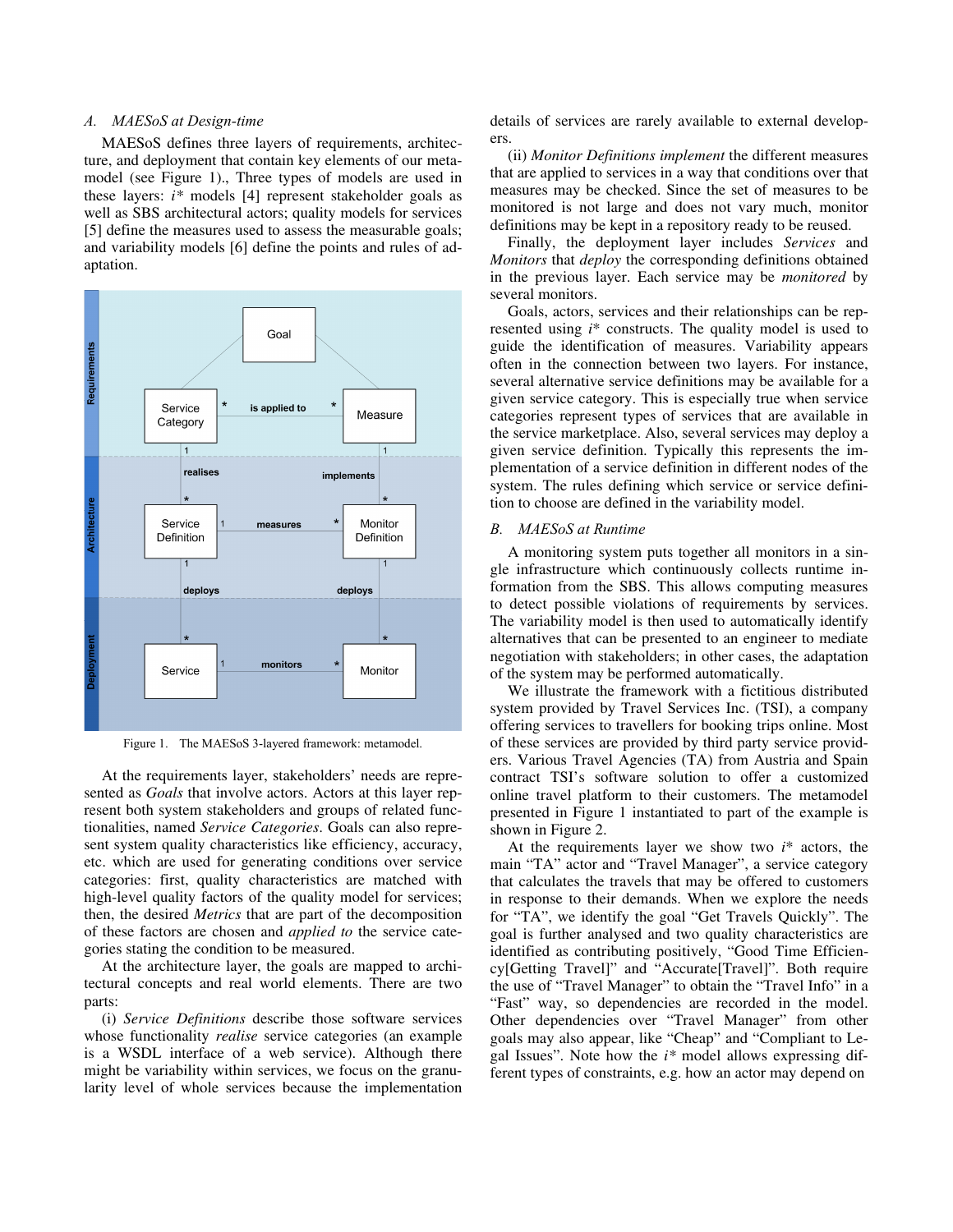a type of service, or how a quality characteristic influences a high-level goal.

At the architecture layer, a market exploration shows that the "Travel Manager" service category can be covered by several existing services. Among them, "United Travel Co." and "Air Jet" satisfy the dependencies generated in the requirements level over "Travel Manager". The first service is deployed only in Spain, while the second is deployed in Austria and in Spain. All these actors and relationships are modeled using the appropriate *i*\* constructs. In particular, the "plays" and "instance" relationships are the *i\** counterparts of the "realises" and "deploys" concepts defined in the general framework (see Figure 1).

Candidate variation points are searched in the *i\** model according to some rules defined elsewhere [8]. The "plays" link induces a variation point that is external ("EVP" in Figure 2) since the decision of the service definition to use is made considering dependencies over "Travel Manager".

```
(R1) external decision Travel Manager 
         alternatives United Travel Co., Air Jet 
         criteria Cheap, Fast, Travel Info., 
                  Compliant to Legal Issues
```
Let's now focus on "Fast". The exploration of the service quality model reveals that "Response Time" is the highlevel quality factor in the quality model closest to "Fast". The TSI engineer identifies "Current Response Time" (CRT) as the most appropriate measure. Finally, the concept of "Fast" is refined into the condition "CRT < 200ms" over "Travel Manager". Eventually, this refinement may be used as an additional assessment for the "Fast" criterion in the rule R1 above.

Let's assume that the TSI engineer chose "Air Jet" when applying R1. "Air Jet" is identified as a new variation point coming from the one-to-many *i*\* "instance" relationship. In this case the variation point is internal ("IVP"), and depends on how the services satisfy the constraint on CRT: rules are incorporated into the variability model ensuring that the selected service fulfills the constraint. Whenever possible, the service is selected according to the TA's location (e.g., "Austrian Air Jet" for an Austrian TA). Services are constantly monitored to check the stated condition. Thus, one monitor observes CRT for each deployed service; these monitors are deployed from the CRT monitor type definition. Also, a rule is needed to report failure when both services fail. Some of the rules are shown below in pseudo code1:

```
(R2) internal decision Air Jet 
  // location of service currently selected 
          depends on TA::loc 
          alternatives Austrian Air Jet (AAJ), 
                        Spanish Air Jet (SAJ) 
          defined as
```

```
<sup>1</sup> A parameterized version would be preferable in the general case; we have</sup>
opted to present this version for simplicity.
```

```
 (R2.1) TA::loc == Austrian & 
        AAJ::CRT ≤ 200ms 
        \rightarrow Air Jet = Austrian Air Jet
(R2.2) TA::loc == Spanish &
       SAJ::CRT \leq 200ms\rightarrow Air Jet = Spanish Air Jet
 (R2.3) TA::loc == Austrian & 
        AAJ::CRT > 200ms & SAJ::CRT ≤ 200ms 
        \rightarrow Air Jet = Spanish Air Jet
 (R2.4) TA::loc == Spanish & 
        SAJ::CRT > 200ms & AAJ::CRT ≤ 200ms 
        \rightarrow Air Jet = AAJ
 (R2.5) AAJ::CRT > 200ms & SAJ::CRT > 200ms 
        \rightarrow failure(Air Jet)
```
Lastly, a set of policy rules is used to assign priorities for the possible failures and to define conditions on which they can be ignored. Thus, the most critical failures may be handled first. In our scenario, we consider it as a problem if there are more than three consecutive detections of this failure. If it happens less than three times it is considered as a temporary problem that can be ignored. For homogeneity purposes, the policy rules are encoded similar as the adaptation rules:

|                                           | (R3) failure decision Air Jet |  |  |
|-------------------------------------------|-------------------------------|--|--|
|                                           | defined as                    |  |  |
| $(R3.1)$ is Allowed To Fail At Most $(3)$ |                               |  |  |

# III. SYSTEM ADAPTATION

We have been developing a set of tools that support monitoring and runtime adaptation of service-oriented systems. The MAESoS tool architecture depicted in Figure 3 is divided into three levels (note that although highly related, these three levels do not directly correspond to the three layers in Figures 1 and 2).

The *model level* provides capabilities to define models at design-time and to execute them at runtime. *i\** domain models are encoded using *i*StarML, an XML-based interchange format allowing model exchange among existing tools for *i\** [9]. The models may be created using any *i*\* editor that generates this format, we are currently using H*i*ME [10]. For service monitoring and service adaptation we extended the DOPLER product line tool suite [7][11] with additional software components for analysing the *i*\* model at design time and presenting candidate variation points to the engineer. Adaptation of a service-oriented system can often not be fully automated as user feedback will be required in many cases. The DOPLER tools thus provide a user interface to either adapt a service-oriented system manually guided by a model's variability rules; or to confirm changes automatically suggested by the underlying rule-based reasoning capabilities. Similar to work reported in [11] we use the DOPLER ConfigurationWizard for this purpose. The DOPLER tools communicate with external *i*\* model checkers to evaluate the consequences of failures and decisions on stakeholder goals. The engineer uses this information to take informed decisions when the system needs to adapt to changes.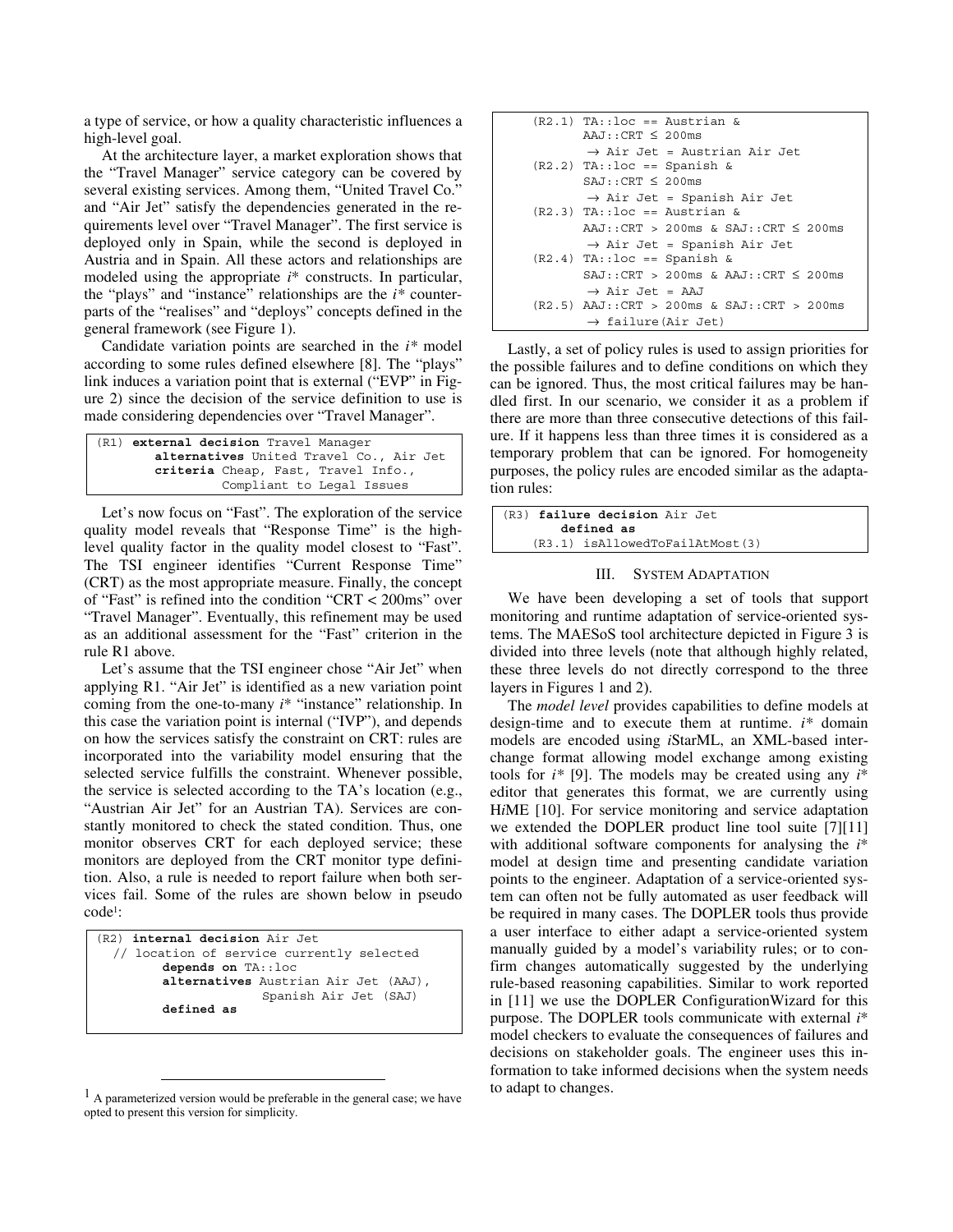

Figure 2. Partial Model for the TSI Example.

The *adaptation level* contains the monitoring and adaptation components that are independent of the actual implementation technology. The main components on this level are the *Monitoring Controller*, the *SALMon Analyzer*, the *FAST Analyzer* and the *Adaptor*. SALMon [12] is a serviceoriented monitor that uses *measurement instruments* (MI) to monitor services and an analyzer component to decide, based on conditions that come from rules in the variability model, whether measurement results are forwarded to the upper level components or discarded. The FAST Analyzer [13] assesses the policy rules to determine the priority of a failure and whether it can be ignored. The Monitoring Controller is mainly responsible for the communication between SALMon and the other components. It prepares monitoring rules defined in the variability model for the SALMon Analyzer to detect rule violations and failure conditions. Additionally, it enables and manages the handling of domainspecific measures by using domain-specific monitors in the DOPLER tools to calculate domain-specific measures. The Adaptor executes changes from the variability model on the target application, automatically or after confirmation by the engineer as shown in the right side of Figure 3.

The *SALMon Monitor* and the *Runtime Reconfigurator* (a technology-dependent part of the Adaptor) are situated at the level of the *technology driver*. The SALMon Monitor manages and deploys the single measurement instruments. The Runtime Reconfigurator uses technology-dependent information to adapt the Runtime Service Composition of the business application. The *Runtime Service Composition*, also residing at this level, represents the central composition of services used by the business application. It keeps track of technology dependent information of services in the *business application*.



Figure 3. MAESoS Framework: System Architecture.

MAESoS aims at supporting two types of adaptations: *Runtime adaptation* is procured by the system based on performance variations or service updates while *requirements*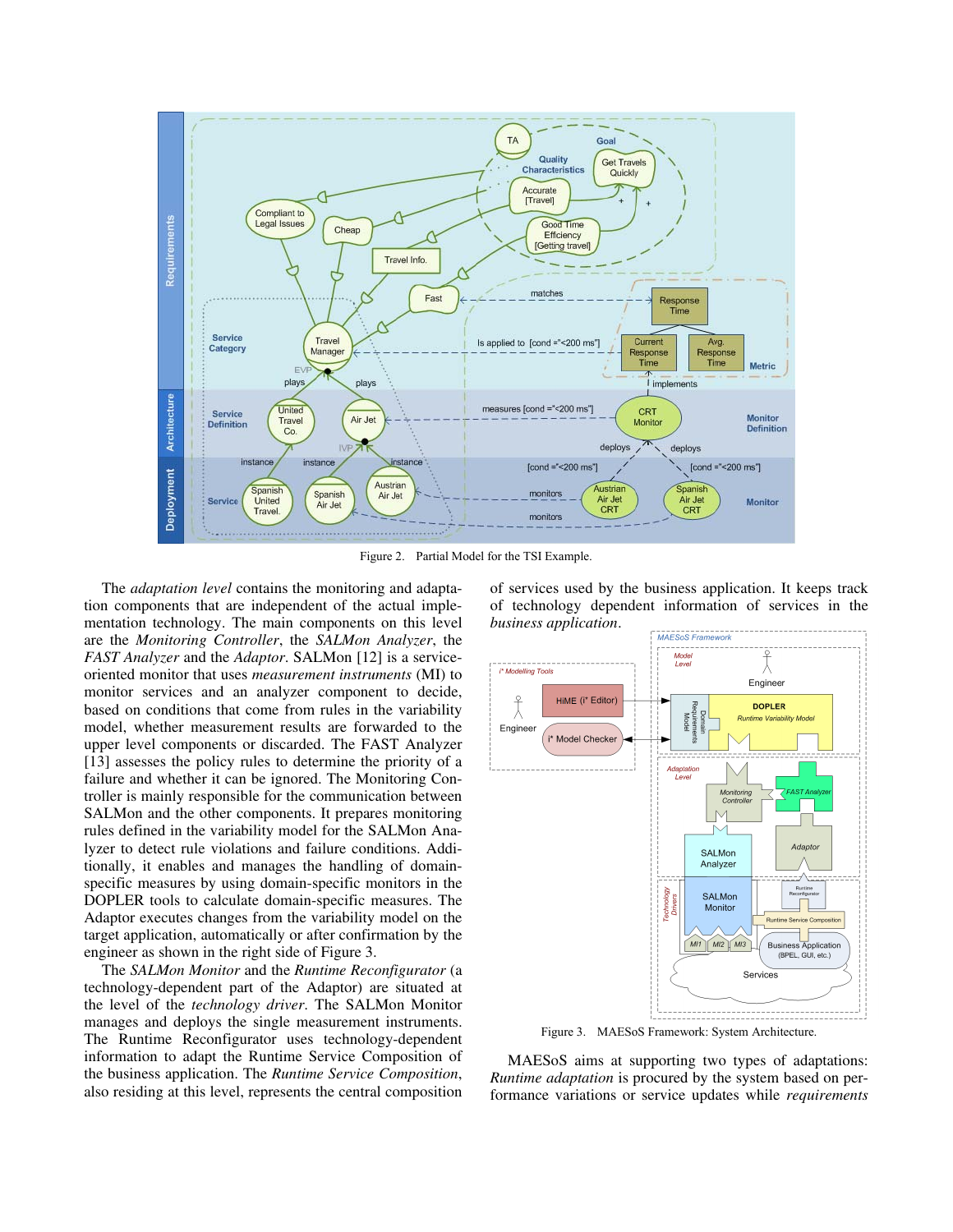*adaptations* are actively triggered by stakeholders. For space reasons, we will focus just on the first of them.

In Section 3 we explained that TSI decided to use the third-party flight services provided by "Air Jet" situated in Spain and Austria. Different options available for fulfilling this request can be found by evaluating the internal decision for Air Jet (Decision Rule R2). The model specifies that each Spanish TA normally redirects customer requests to the "Spanish Air Jet" server and Austrian TAs primarily use the "Austrian Air Jet" server. Additionally, redirection between the Austrian and Spanish servers is possible, if required. The travel services are monitored by "Spanish Air Jet CRT" and "Austrian Air Jet CRT" monitors as described in Section 2 and are represented as Measure Instruments in MAESoS. We now consider the following scenario:

1. The Austrian network experiences problems that lead to a dramatic increase Current Response Time of the Austrian server, as reported to SALMon Monitor by the "Austrian Air Jet CRT" measure instrument. SALMon Analyzer detects a condition violation as the current response time of the "Austrian Air Jet" service exceeds the specified threshold and thus notifies the Monitoring Controller which sets the reported values in the services and domain-specific monitors represented in the model.

2. On the other hand, "Spanish Air Jet CRT" shows that the Spanish service still fulfils the condition. This information is also propagated to the Monitoring Controller.

3. The DOPLER tool engine notices the changes above and revaluates the model. In particular, it verifies that the guard of R2.1 fails whilst the guard of R2.3 holds, meaning that a change guaranteeing the quality of service is possible. Depending on the system configuration, the TSI engineer needs to either confirm the change which can otherwise also be performed automatically by the MAESoS framework. Let's for now assume the second option, i.e., that the TSI engineer is informed via the user interface that the system is not satisfying the specification and that it will adapt itself to automatically redirect Austrian traffic to the "Spanish Air Jet" server.

4. The system automatically updates its configuration and redirects Austrian traffic to the Spanish server. To do so, the Adaptor compares the configurations of the model and the business application and detects that the Spanish service is used instead of the Austrian service. For technologydependent adaptation, the Adaptor uses the Runtime Reconfigurator to adapt the Runtime Service Configuration of the business application accordingly.

5. Once the adaptation has been completed the system may evolve in two ways:

*Subscenario 5.a)* Several hours later, the SALMon components detect that the load on the Austrian server is back to normal again as the response time satisfies the specification. Therefore, the Adaptor is notified by the DOPLER tool engine to perform a switch from the "Spanish Air Jet" service to the "Austrian Air Jet" service, which may be executed automatically depending on the configuration. The system then again redirects all traffic to the Austrian server by applying R2.1. The TSI engineer is automatically informed by the monitoring system that the redirection of traffic is no longer needed.

*Subscenario 5.b)* The monitor for the "Spanish Air Jet" service detects that its CRT condition is also violated.

*5.b.1)* In this case the guard for R2.5 holds and the *i*\* "Air Jet" agent is marked as "failure". If this failure is detected the first time it can be ignored (R3). However, in case of the fourth consecutive failure it is considered as persisting and therefore needs be handled.

*5.b.2)* Using goal-modelling analysis techniques [14], the "failure" mark is propagated through the model reaching the quality characteristic "Good Time Efficiency" through the dependency "Fast".

*5.b.3)* The system displays to the TSI engineer that both services have a current response time higher than 200 ms affecting the "Good Time Efficiency" of the TA. This failure cannot be handled automatically by MAESoS and requires human intervention to either apply R1 or to choose a different service definition.

*5.b.4)* Once the TSI engineer has made a decision, she notifies the Configuration Manager to implement the required action.

### IV. CONCLUSIONS

The joint use of goal-oriented models, quality models and variability models links the problem space represented by goals and the solution space represented by quality factors, variation points and decision rules. Synchronizing these three types of models is the baseline of our approach, and the paper has illustrated some of the challenges to overcome. The approach ensures traceability from stakeholders' goals to the running system and vice versa. This allows identifying services affected by changes in stakeholder needs, and goals affected by changes in the running system in a straightforward way.

The use of goal models allows reasoning about the consequences of alternative adaptations and eases deducing corrective actions to inform requirements negotiation. For instance, what-if questions are naturally supported. Variability models allow defining elegantly which parts of the system may adapt to changes and which conditions are relevant for evolution.

The symmetric structure among the SBS and the monitoring infrastructure makes the resulting framework conceptually clear. In addition, the involved models structure the problem and solution spaces by defining service categories, quality characteristics, measures, etc. with well-defined relationships between them.

The three layers of requirements, architecture, and deployment clearly separate important concerns of the system, while ensuring consistency by using the same type of models which are used widely in the software engineering community. Unlike other proposals that combine goal and variability models (e.g., [15]) we do not define a single model